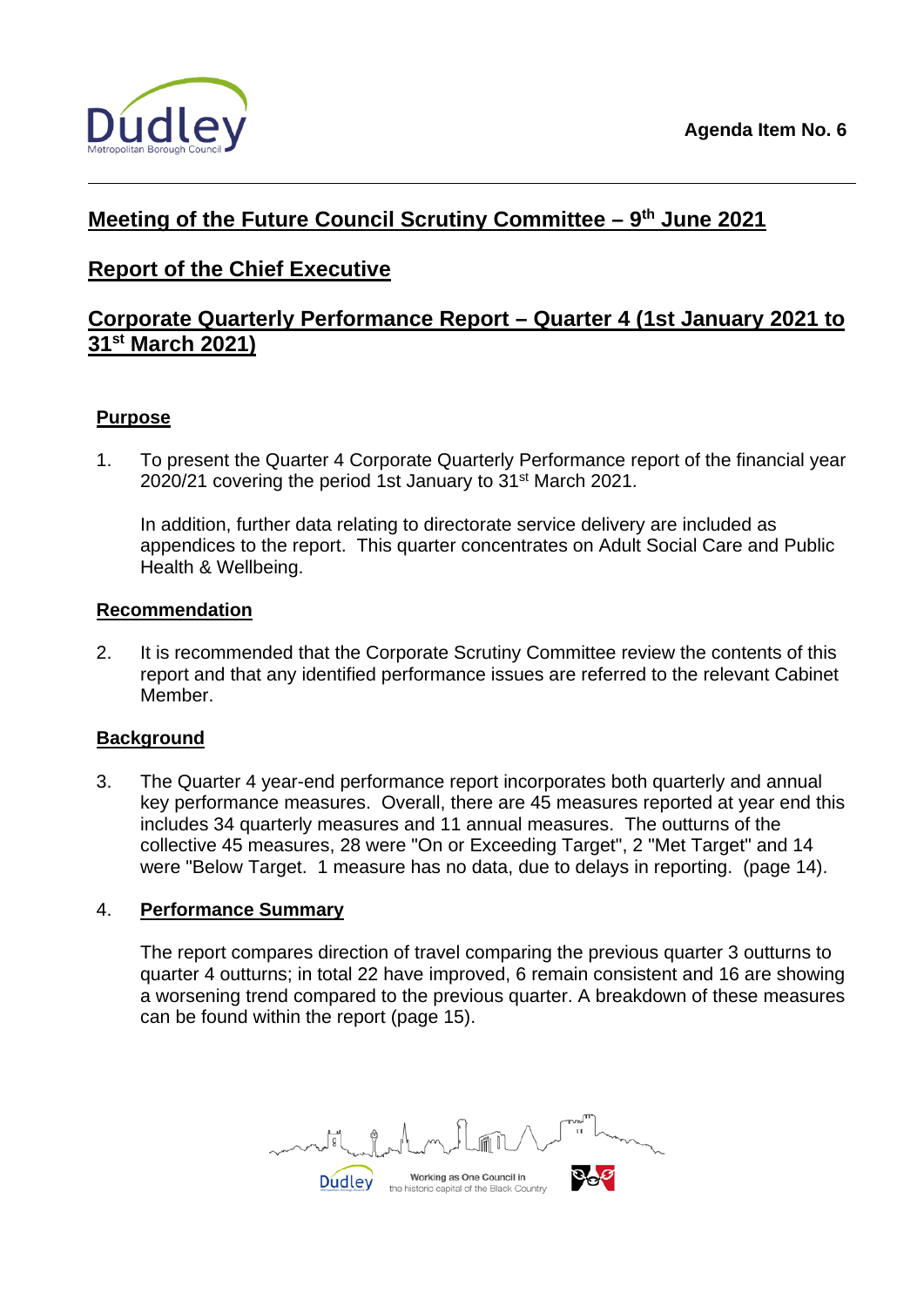The following provides a snapshot of some of the measures that are below target together with the respective exception report.

## • **PI.2062 % of Council employees completing the employee survey** (pg. 18)

The 20-21 employee survey was a specially focused survey. It had a shorter closing date and the usual campaigns i.e. paper issued surveys, prize draws, roadshows were not included in the campaign to secure completions. Although below target the response rate from a total remote survey provided the insight required at the time. The responses rate does, however, remain an organisational issue to increase completion rates. There has been a subsequent SEB report and discussion, followed by a Leadership Forum session to help inform future thinking to increase in engagement and completion rates. This work is currently being collated and an action plan developed for future surveys. Pulse surveys will be undertaken during the period leading up to the next full employee survey planning for 22-23.

## • **PI.1899 FP02 Rent loss- % of potential rent receipts lost (Dwellings)**  (pg. 21)

The rent loss is comparable to the previous quarter. As in Q3 this is partly due to the reduction in lettings due to Covid19.

Other reasons for rent loss in the Q4 period are (snapshot at end of Q4):

- Investment in sheltered housing = 73 units / £265,783.59 rent loss.
- Being used for decant  $= 14$  properties/ £37,420.25 rent loss
- Stock Investment decision 39 Properties / £122,778.13 rent
- **PI 1466 Number of early help assessments started** (pg. 24)

The number of Early Help Assessments has dropped during this quarter again following the post-Christmas lockdown. Numbers of externals EHA received dropped, particularly those from our education partners. Internal EHA remained similar in number to those completed for the same period in 2020 but the reduction has been most notable from our external partners. As an example, in March 2020 141 external EHA were started yet in March 2021 59 external EHA were started. We anticipate numbers to pick up again as we move into Q1 2021/22

### • **PI.2074 Proportion of premises in the borough that are compliant with food hygiene law** (pg.28)

Please note that the 85% figure for Q4 includes unrated food businesses. A new business is counted as non-compliant until it has received its first inspection. The back log of newly registered food businesses awaiting their first inspection higher than normal due to the food inspection programme being suspended nationally from April to Sept 2020, EHOs being engaged on Covid outbreak and enforcement work and more recently due to many of the hospitality businesses awaiting their first inspection having to close again between January and May 2021 due to the third lockdown restrictions. The compliance figure is 91% not including unrated premises.

Working as One Council in **Dudley** the historic capital of the Black Country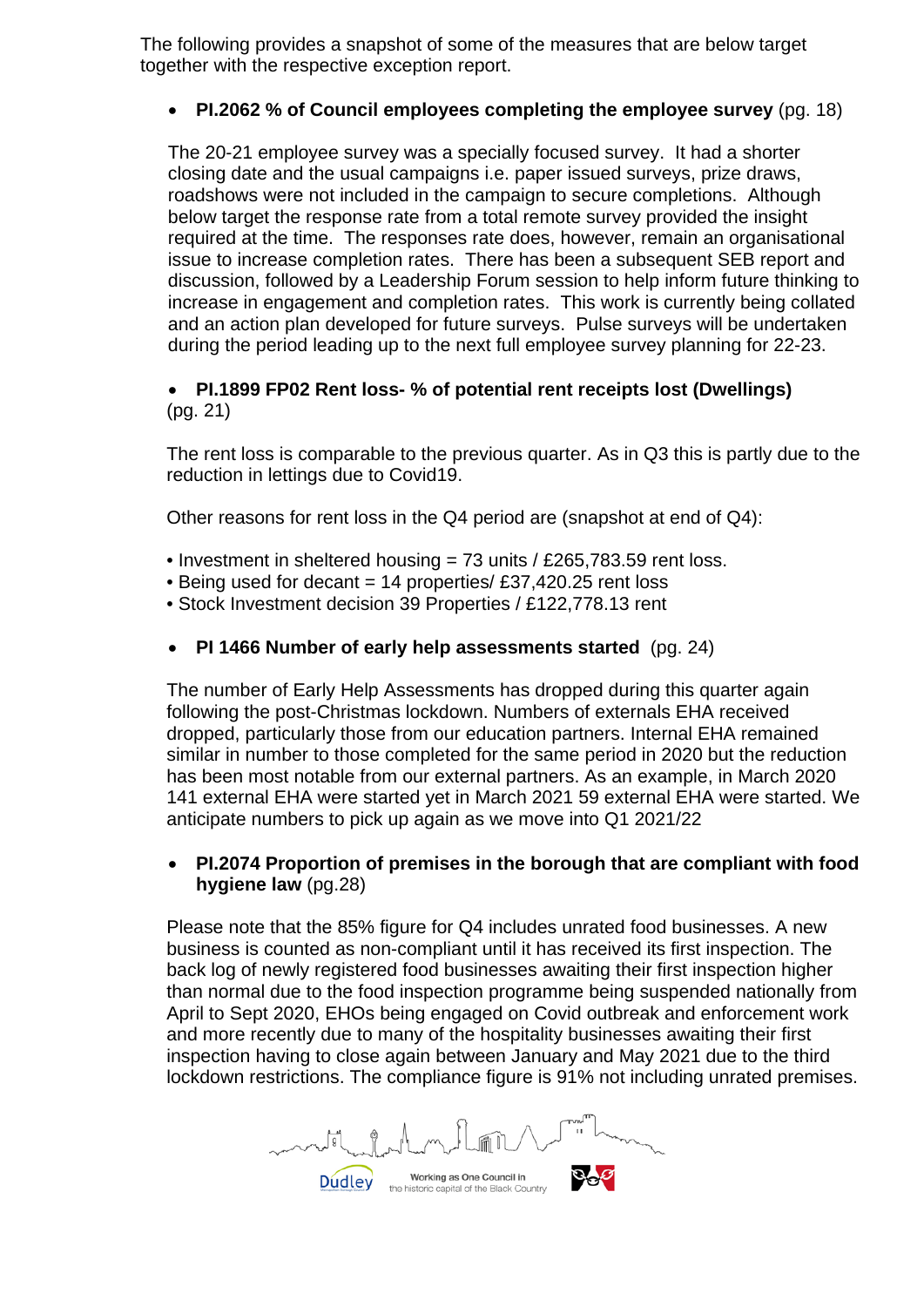For a more detailed analysis please refer to their respective scorecards within the report.

### **Directorate Service Delivery**

Inclusive to the report Directorate Service Summary documents provide a detailed account of service delivery. This quarter concentrates on Adult Social Care and Public Health & Wellbeing. Some key highlights from both directorates are outlined below, for a more detailed account, please refer to the appendix within the performance report for further information.

#### Adult Social Care

- The Annual Safeguarding Assurance Exercise has taken place with positive feedback and the Annual Adult Safeguarding Report circulated to SEB and the Adult Social Care Scrutiny Committee.
- Dudley Council's Project Rita (Reminiscent Interactive Therapy Assistant) made it to the last three from hundreds of submissions across the country, and comes hot on the heels of last year when it was nominated for Best Service Delivery Model and Digital Impact at the LGC Awards. Winner will be announced in September.

### Public Health & Wellbeing

- Dudley's first Outbreak Control Plan was published 1 July 2020. This revised outbreak control plan now takes into account the vaccination programme, the Roadmap out of lockdown, and evolving arrangements for test, trace and isolate.
- Providing a local seven-day contact tracing offer which has resulted in an increase in success rates for contacting residents who tested positive and supporting them effectively. We have demonstrated the importance of understanding our local community to connect with and support people

## **COVID-19 Situation in Dudley**

The corporate performance report going forward will also include an appendix providing information on the Covid-19 situation in Dudley. The report provided will be the latest at the time the final Corporate Performance report is circulated to the committee prior to the scrutiny meeting. For a live account on the Covid-19 situation in Dudley please go to<https://www.dudley.gov.uk/coronavirus/> and navigate to Data Dashboard.

5. There are no alternative options to be made in receiving this report.

Working as One Council in **Dudley** the historic capital of the Black Country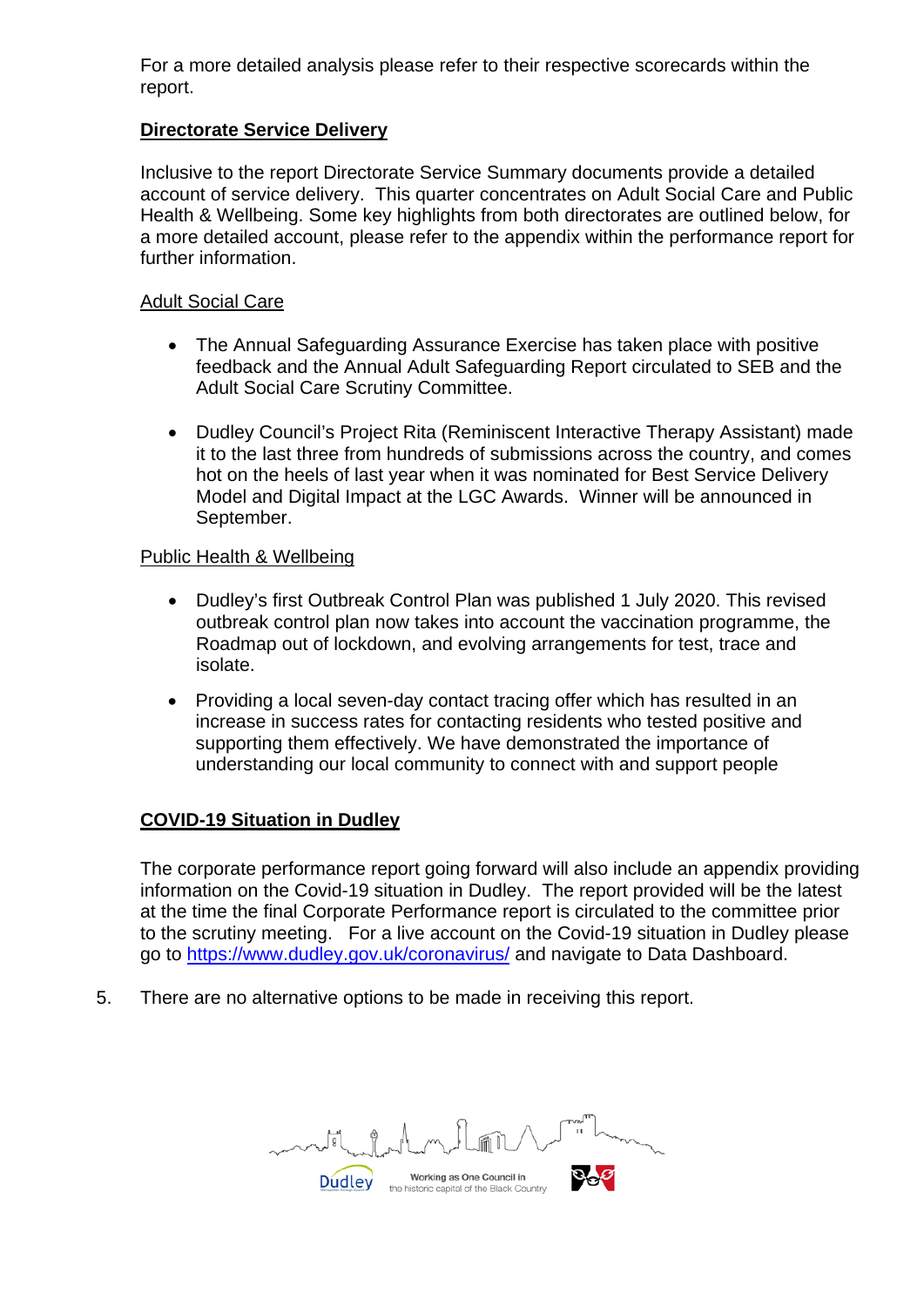### **Finance**

6. There are no direct financial implications in receiving this report

## **Law**

7. There are no direct law implications in receiving this report

## **Risk Management**

8. The current performance reporting period, risk management is contained and reviewed in the performance reporting, however as part of the new risk management framework approved at audit and standards committee, risk reporting will not sit within performance and each directorate will need to develop a risk register for monitoring purposes.

## **Equality Impact**

- 9. There are no special considerations to be made with regard to equality and diversity in noting and receiving this report.
- 10. No proposals have been carried out.
- 11. No proposals have been made, therefore does not impact on children and young people.

## **Human Resources/Organisational Development**

12. There are no specific direct human resource issues in receiving this report. In terms of the Council's sickness level and the management of attendance, the HR and OD team continues to work with Directors and Heads of Service to assist and provide support in tackling those areas identified as having high levels of sickness

## **Commercial/Procurement**

13. There is no direct commercial impact.

# **Council Priorities**

14. The Council Plan and the Performance Management Framework enables a consistent approach for performance management across the organisation, aligning the Council Plan, Borough Vision and Future Council Programme and provides that golden thread between them.

Our Council Plan is built around 4 key priority areas. The Council Plan is a 3-year **'**[Plan](https://www.dudley.gov.uk/council-community/plan/plans-policies-strategies/council-plan/)  [on a Page](https://www.dudley.gov.uk/council-community/plan/plans-policies-strategies/council-plan/)**'**. Each directorate has a Directorate Plan that aligns to the priority outcomes that the Council is striving to achieve, as outlined within the Council Plan, and includes

Working as One Council in **Dudley** the historic capital of the Black Country